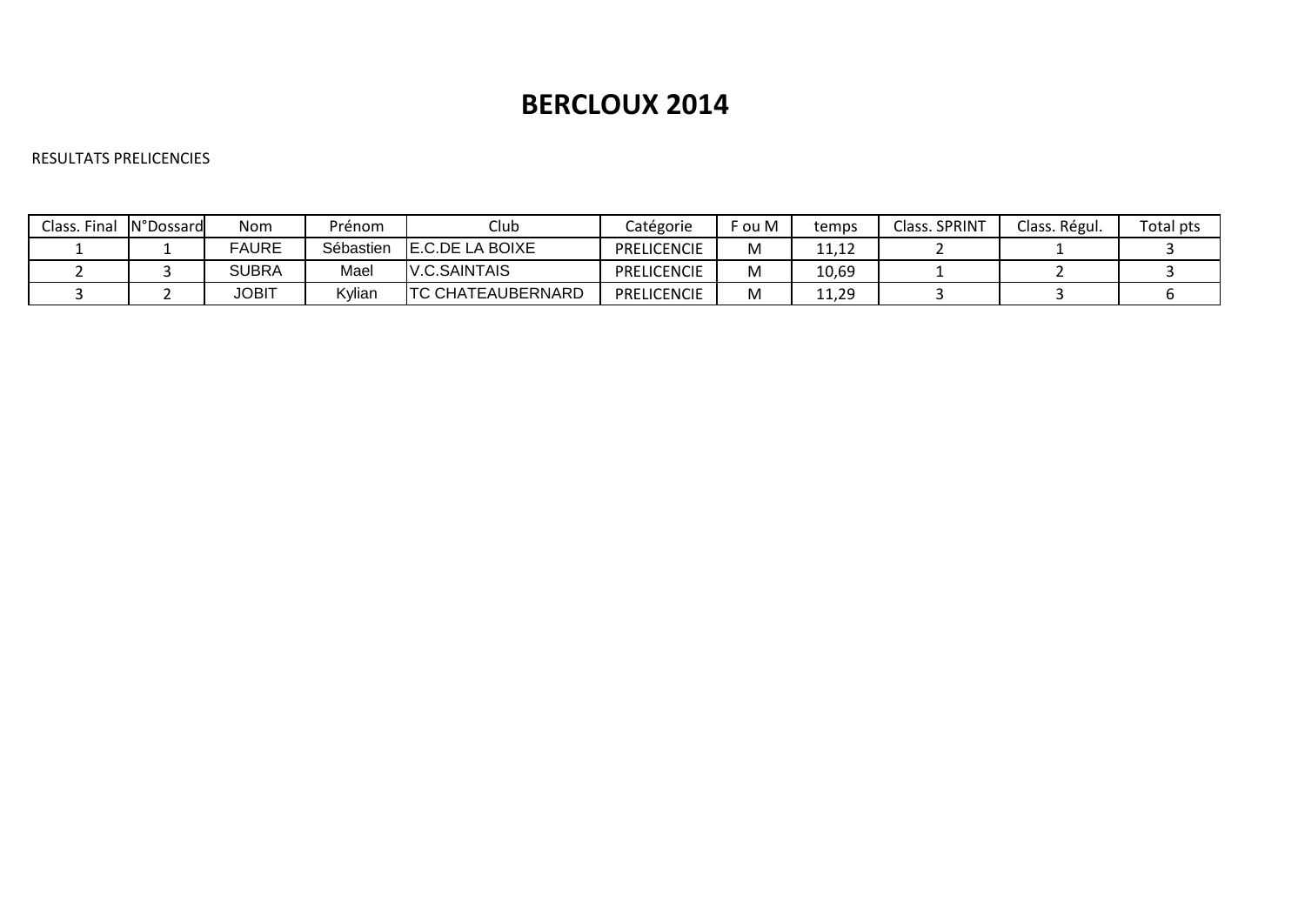#### RESULTATS POUSSINS

| Class. Final | N°Dossard | Nom               | Prénom   | Club                   | Catégorie            | F ou M | temps | Class. SPRINT Class. Régul. |                | Total pts |
|--------------|-----------|-------------------|----------|------------------------|----------------------|--------|-------|-----------------------------|----------------|-----------|
|              | 10        | <b>BERNARDIN</b>  | Maelle   | <b>U.V.ANGERIENNE</b>  | POUSSIN <sub>2</sub> |        | 9,03  |                             |                |           |
|              | 19        | <b>CONOR</b>      | Louis    | <b>V.C.ROCHEFORT</b>   | POUSSIN <sub>1</sub> | M      | 9,45  | 3                           | $\overline{2}$ |           |
|              | 16        | <b>JOBIT</b>      | Yanis    | T C CHATEAUBERNARD     | POUSSIN <sub>2</sub> | M      | 8,3   |                             | 4              |           |
| 4            | 15        | <b>FEYTOU</b>     | Jayson   | IC S SAINTONGE         | POUSSIN <sub>2</sub> | M      | 9,63  | 4                           | 3              |           |
|              | 11        | <b>CHEVALLIER</b> | Nathan   | <b>U.V.ANGERIENNE</b>  | POUSSIN <sub>2</sub> | M      | 9,76  | 6                           | 5              | 11        |
|              | 13        | <b>ALVES</b>      | Emilien  | COMMENTRY CYCLISTE     | POUSSIN <sub>2</sub> | M      | 10,45 |                             | 6              | 13        |
|              | 12        | <b>CRON</b>       | Eli      | <b>U.V.ANGERIENNE</b>  | POUSSIN <sub>1</sub> | M      | 9,73  | 5                           | 9              | 14        |
|              | 20        | <b>PINCE</b>      | Corentin | <b>V.C.ROCHEFORT</b>   | POUSSIN <sub>1</sub> | M      | 10,47 | 8                           |                | 15        |
|              | 22        | ALLAIRE           | Maxime   | <b>U.V. ANGERIENNE</b> | POUSSIN <sub>1</sub> | M      | 11,08 | 11                          | 8              | 19        |
| 10           | 17        | <b>SMERALDI</b>   | Loann    | <b>V.C.SAINTAIS</b>    | POUSSIN <sub>2</sub> | M      | 10,83 | 10                          | 10             | 20        |
| 11           | 18        | <b>SUBRA</b>      | Tom      | V.C.SAINTAIS           | POUSSIN <sub>1</sub> | M      | 10,68 | 9                           | 11             | 20        |
| 12           | 21        | <b>VALLAT</b>     | Alex     | <b>VCCO</b>            | POUSSIN <sub>1</sub> | M      | 11,6  | 12                          | 12             | 24        |
| 13           | 14        | <b>DANGER</b>     | Tom      | <b>C S SAINTONGE</b>   | POUSSIN <sub>1</sub> | M      | 12,24 | 13                          | 13             | 26        |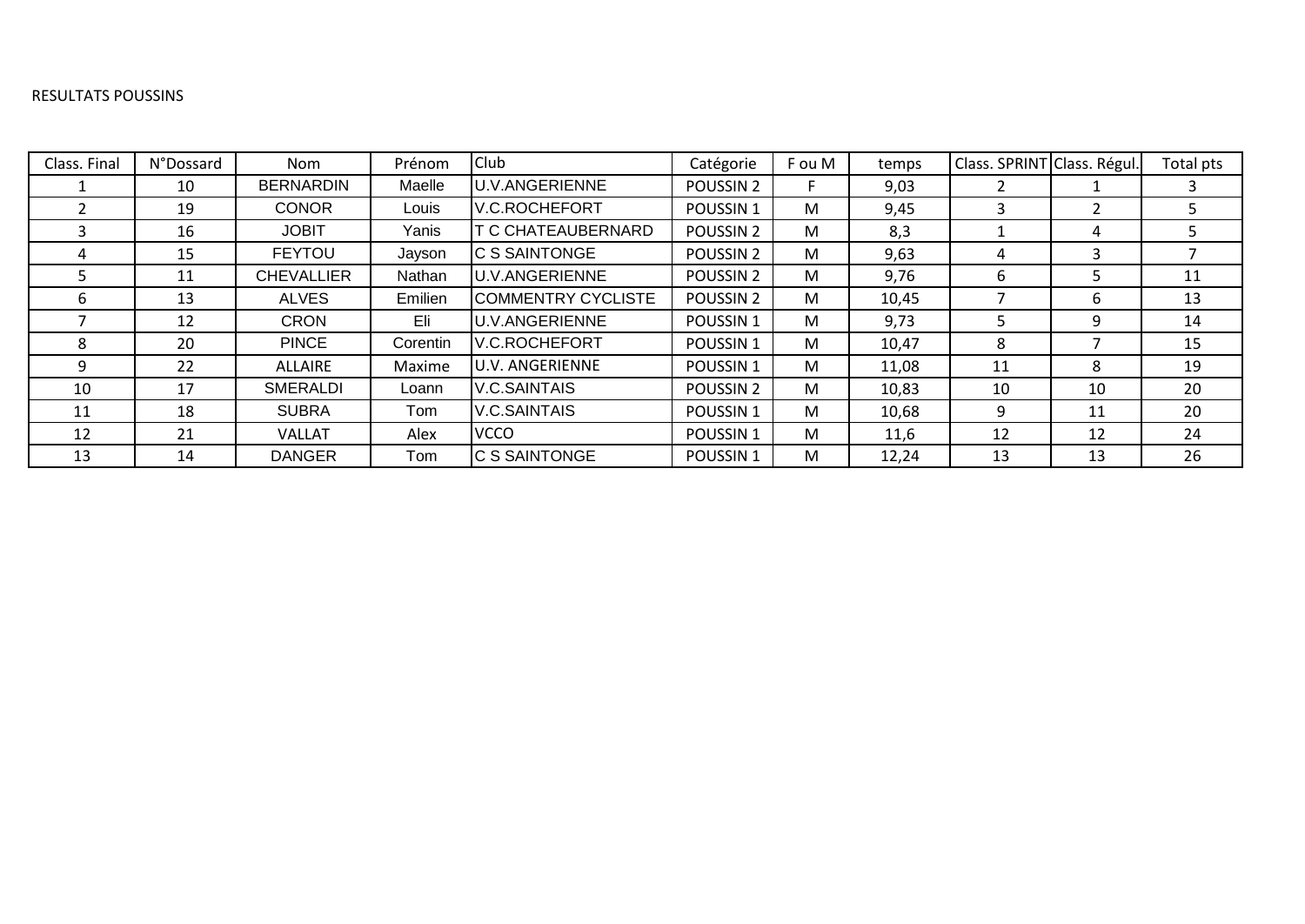| Class. Final   | <b>N°Dossard</b> | Nom              | Prénom         | Club                  | Catégorie        | F ou M | temps   | Class. SPRINT | Class. course  | Total pts |
|----------------|------------------|------------------|----------------|-----------------------|------------------|--------|---------|---------------|----------------|-----------|
|                | 51               | <b>BENOIT</b>    | Julien         | <b>V.C.ROCHEFORT</b>  | <b>PUPILLE 2</b> | M      | 3,18,00 |               |                | 2         |
| $\overline{2}$ | 50               | <b>ROSELLO</b>   | Romain         | <b>V.C.SAINTAIS</b>   | <b>PUPILLE 2</b> | M      | 3,19,05 | 2             | $\overline{2}$ | 4         |
| 3              | 45               | <b>DEBOIS</b>    | Anton          | <b>C.C.VERVANT</b>    | <b>PUPILLE 2</b> | M      | 3,33,64 | 3             | 3              | 6         |
| 4              | 48               | <b>CAILLAUD</b>  | Franck         | <b>V.C.SAINTAIS</b>   | <b>PUPILLE 1</b> | M      | 3,39,13 | 4             | 5              | 9         |
| 5.             | 40               | <b>BERNARDIN</b> | Zoé            | <b>U.V.ANGERIENNE</b> | <b>PUPILLE 2</b> | F      | 3,39,13 | 4             | 6              | 10        |
| 6              | 44               | <b>BONNIN</b>    | <b>Noemie</b>  | <b>C.C.VERVANT</b>    | <b>PUPILLE 1</b> |        | 3,47,38 | 8             | 4              | 12        |
|                | 47               | <b>GABORIT</b>   | Sullivan       | <b>U.C.NIORTAISE</b>  | <b>PUPILLE 1</b> | M      | 3,39,83 | 6             | 7              | 13        |
| 8              | 52               | <b>COLLET</b>    | Eva            | V.C.ROCHEFORT         | <b>PUPILLE 2</b> | F.     | 3,43,68 | 7             | 8              | 15        |
| 9              | 42               | <b>GEAY</b>      | Thomas         | <b>U.V.ANGERIENNE</b> | <b>PUPILLE 2</b> | M      | 3,50,90 | 9             | 9              | 18        |
| 10             | 43               | <b>DANGER</b>    | Enzo           | C S SAINTONGE         | <b>PUPILLE 1</b> | M      | 3,57,54 | 10            | 11             | 21        |
| 11             | 46               | <b>FAURE</b>     | Quentin        | E.C.DE LA BOIXE       | <b>PUPILLE 1</b> | M      | 4,34,02 | 13            | 10             | 23        |
| 12             | 41               | <b>BOUCHENY</b>  | <b>Mathias</b> | <b>U.V.ANGERIENNE</b> | <b>PUPILLE 1</b> | M      | 4,27,00 | 12            | 12             | 24        |
| 13             | 49               | <b>MORAND</b>    | Firmin         | V.C.SAINTAIS          | <b>PUPILLE 1</b> | M      | 4,03,23 | 11            | 13             | 24        |
|                |                  |                  |                |                       |                  |        |         |               |                | 0         |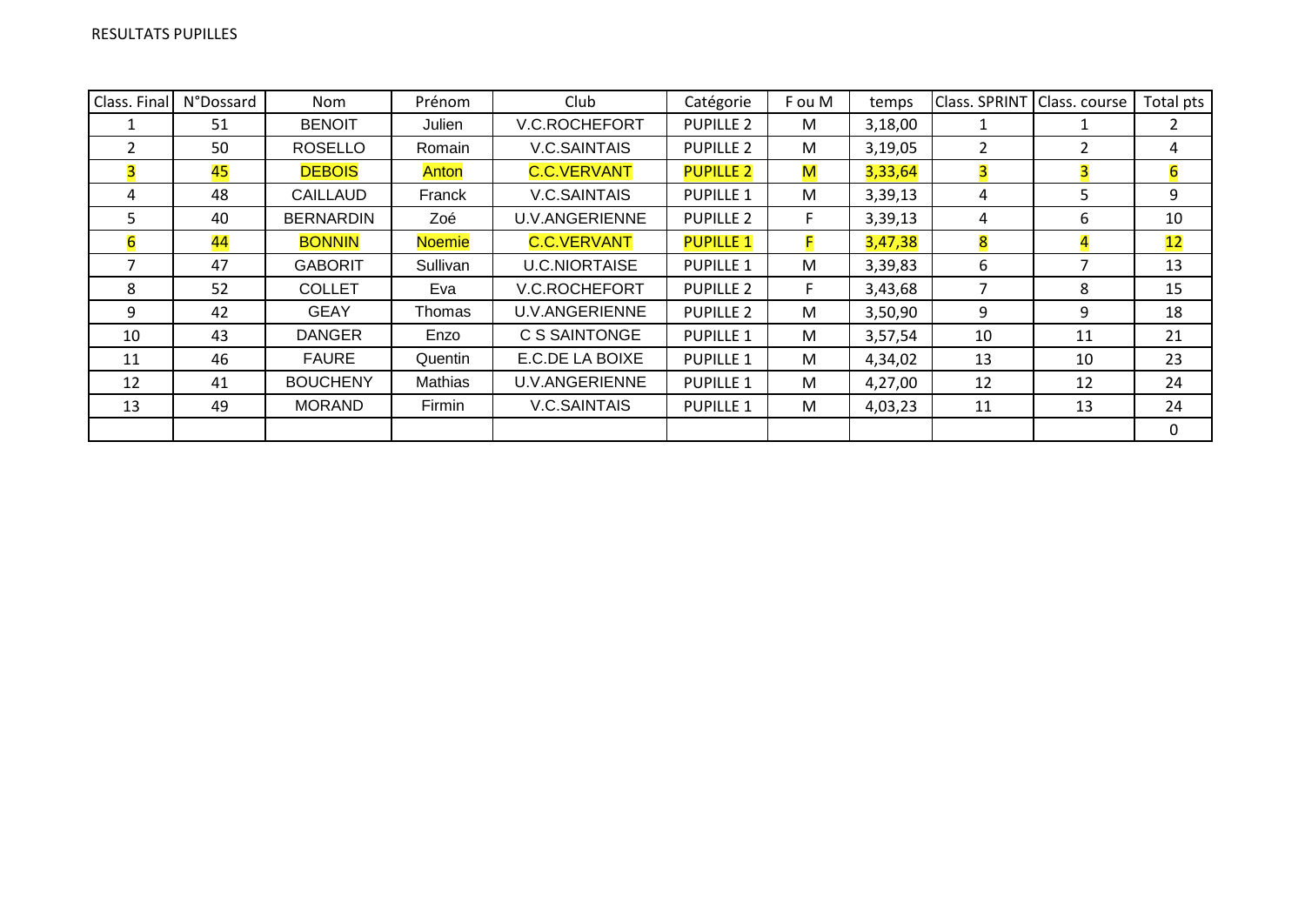## RESULTATS BENJAMINS

| Class. Final            | <b>N°Dossard</b> | Nom               | Prénom        | Club                  | Catégorie         | F ou M | temps   |                         | Class. SPRINT Class. course | Total pts      |
|-------------------------|------------------|-------------------|---------------|-----------------------|-------------------|--------|---------|-------------------------|-----------------------------|----------------|
| $\mathbf 1$             | 91               | <b>GANTIER</b>    | Aubin         | V.C.C OCEAN           | BENJ <sub>2</sub> | M      | 3,13,14 | $\mathbf{1}$            | 1                           | $\overline{2}$ |
| $\overline{2}$          | 79               | <b>BERNAGAUD</b>  | Mathieu       | <b>CS SAINTONGE</b>   | BENJ 2            | M      | 3,18,26 | $\overline{2}$          | $\overline{4}$              | 6              |
| $\overline{\mathbf{3}}$ | 81               | <b>BONNIN</b>     | <b>Matheo</b> | <b>C.C.VERVANT</b>    | <b>BEN1</b>       | M      | 3,20,42 | $\overline{\mathbf{4}}$ | $\overline{3}$              | 7              |
| $\overline{4}$          | 83               | <b>GROLLET</b>    | <b>Solene</b> | <b>C.C.VERVANT</b>    | <b>BENJ2</b>      |        | 3,20,88 | 6                       | 5                           | 11             |
| 5                       | 94               | <b>CONOR</b>      | Paul          | <b>V.C.ROCHEFORT</b>  | BENJ1             | M      | 3,18,46 | 3                       | 8                           | 11             |
| 6                       | 80               | <b>FEYTOU</b>     | Ilona         | <b>CS SAINTONGE</b>   | BENJ1             | F.     | 3,25,76 | 10                      | $\overline{2}$              | 12             |
| $\overline{7}$          | 73               | <b>MUNOZ</b>      | Esteban       | <b>U.V.ANGERIENNE</b> | BENJ 2            | M      | 3,21,98 | 8                       | 6                           | 14             |
| 8                       | 78               | <b>BERNAGAUD</b>  | Alexis        | <b>CS SAINTONGE</b>   | BENJ 2            | M      | 3,20,48 | 5                       | 10                          | 15             |
| 9                       | 93               | <b>COLLET</b>     | Madeline      | <b>V.C.ROCHEFORT</b>  | BENJ 2            | F.     | 3,26,9  | 11                      | $\overline{7}$              | 18             |
| 10                      | 90               | POUVREAULT        | Gregory       | <b>V.C.SAINTAIS</b>   | BENJ1             | M      | 3,21,80 | $\overline{7}$          | 11                          | 18             |
| 11                      | 87               | <b>MORANDIERE</b> | Thomas        | TC CHATEAUBERNARD     | BENJ 2            | M      | 3,30,65 | 12                      | 9                           | 21             |
| 12                      | 76               | <b>BOURREAU</b>   | Arthur        | <b>CA CIVRAISIEN</b>  | BENJ 2            | M      | 3,34,97 | 13                      | 12                          | 25             |
| 13                      | 85               | <b>FAVRAUD</b>    | Margot        | V.C.MONTENDRE         | BENJ 2            | F.     | 3,37,06 | 16                      | 13                          | 29             |
| 14                      | 71               | <b>HUARD</b>      | Vincent       | <b>U.V.ANGERIENNE</b> | BENJ 2            | M      | 3,35,21 | 14                      | 15                          | 29             |
| 15                      | 88               | LAGARRE           | Gaetan        | <b>V.C.SAINTAIS</b>   | BENJ 2            | M      | 3,35,95 | 15                      | 16                          | 31             |
| 16                      | 92               | <b>MENAGER</b>    | Erwan         | AC MACQUEVILLOIS 17   | BENJ 2            | M      | 3,25,28 | 9                       | 22                          | 31             |
| 17                      | 84               | <b>BROCHON</b>    | Enzo          | V.C.MONTENDRE         | BENJ1             | M      | 3,38,50 | 18                      | 14                          | 32             |
| 18                      | 96               | POINTEAU          | Axel          | <b>CS BOINNEVILLE</b> | BENJ1             | M      | 3,52,77 | 19                      | 17                          | 36             |
| 19                      | 86               | <b>FAURE</b>      | Pauline       | E.C.DE LA BOIXE       | BENJ 2            | F.     | 3,38,26 | 17                      | 20                          | 37             |
| 20                      | 82               | <b>DILLERIN</b>   | <b>Maelys</b> | <b>C.C.VERVANT</b>    | <b>BENJ1</b>      | F      | 3,54,25 | 21                      | <b>18</b>                   | 39             |
| 21                      | 72               | <b>MARTIN</b>     | Benjamin      | U.V.ANGERIENNE        | BENJ1             | M      | 3,53,66 | 20                      | 19                          | 39             |
| 22                      | 77               | <b>CORNIGUEL</b>  | Noan          | <b>CA CIVRAISIEN</b>  | BENJ1             | M      | 4,10,28 | 23                      | 21                          | 44             |
| 23                      | 89               | <b>PATRY</b>      | Maximin       | V.C.SAINTAIS          | BENJ1             | M      | 3,55,74 | 22                      | 23                          | 45             |
|                         |                  |                   |               |                       |                   |        |         |                         |                             | $\mathbf 0$    |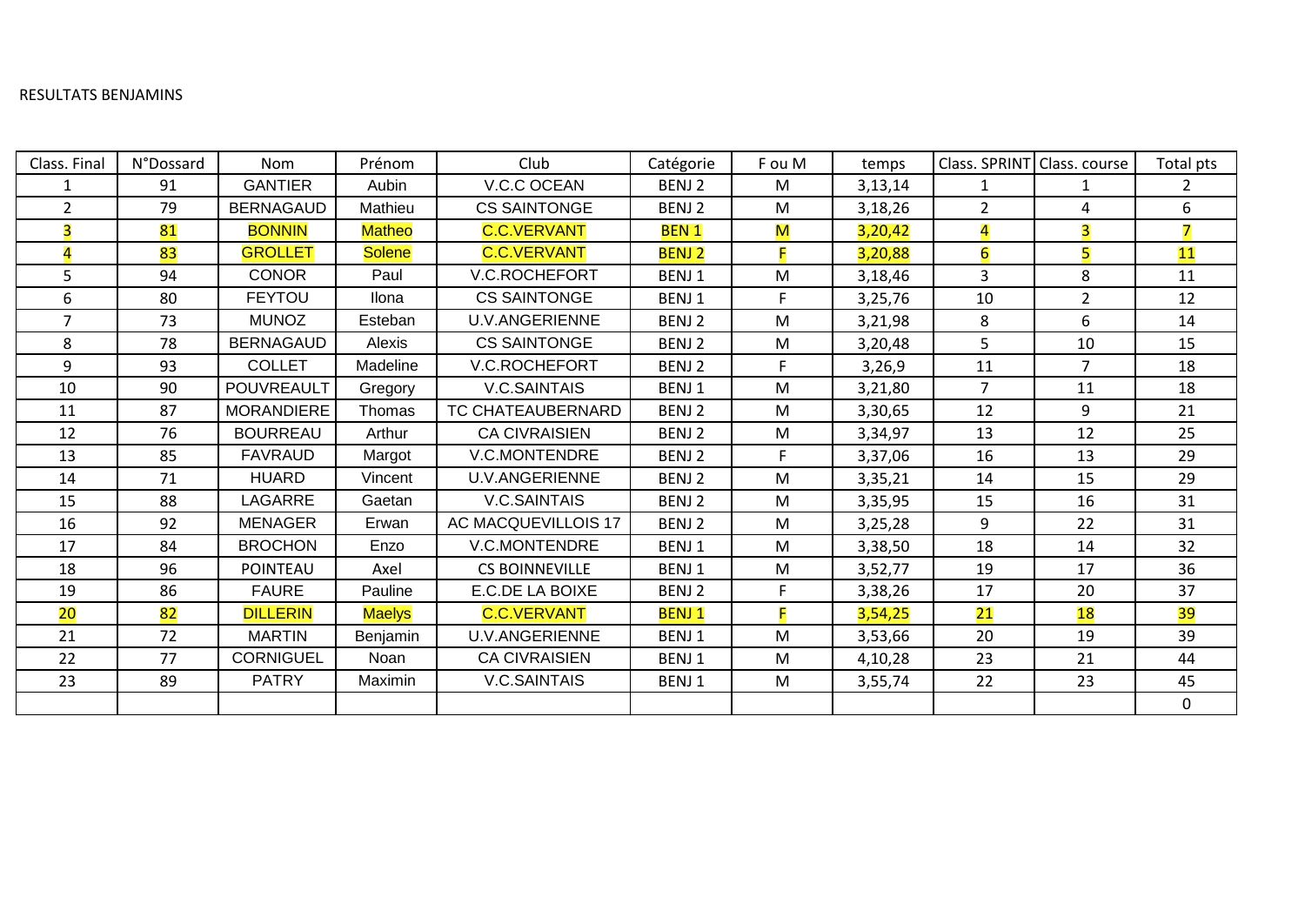# RESULTATS MINIMES

| Class. Final | N°Dossard | <b>Nom</b>        | Prénom     | Club                  | Catégorie        | F ou M       | temps   | Class. SPRINT | Class. course            | Total pts |
|--------------|-----------|-------------------|------------|-----------------------|------------------|--------------|---------|---------------|--------------------------|-----------|
|              | 122       | <b>COLLET</b>     | Valentin   | <b>VC ROCHEFORT</b>   | MIN <sub>2</sub> | M            | 2,44,67 |               |                          |           |
|              | 123       | <b>BRIVADY</b>    | Ludovic    | <b>VC ROCHEFORT</b>   | MIN <sub>2</sub> | M            | 2,58,29 | 4             | 3                        |           |
| κ            | 113       | FAVRAUD           | Lucas      | <b>V.C.MONTENDRE</b>  | MIN <sub>2</sub> | M            | 2,56,70 | 3             | 4                        |           |
| $\mathbf{A}$ | 112       | <b>DILLERIN</b>   | Jérémy     | <b>C.C.VERVANT</b>    | MIN <sub>2</sub> | $\mathsf{M}$ | 3,05,04 |               | $\overline{\mathcal{L}}$ | 9         |
| 5.           | 110       | <b>GAPIER</b>     | Valentin   | <b>U.V.ANGERIENNE</b> | MIN <sub>2</sub> | M            | 2,52,98 |               | 7                        | 9         |
| 6            | 118       | <b>MORAND</b>     | Valentin   | V.C.SAINTAIS          | MIN <sub>2</sub> | M            | 3,02,28 | 5             | 5                        | 10        |
|              | 116       | ANDREAZZA         | Clement    | V.C.SAINTAIS          | MIN <sub>1</sub> | M            | 3,03,01 | 6             | 6                        | 12        |
| 8            | 111       | <b>FEYTOU</b>     | Brayan     | <b>CS SAINTONGE</b>   | MIN <sub>2</sub> | M            | 3,12,60 | 8             | 8                        | 16        |
| 9            | 120       | <b>POUVREAULT</b> | Gwendoline | V.C.SAINTAIS          | MIN <sub>1</sub> | F.           | 3,14,39 | 10            | 9                        | 19        |
| 10           | 121       | <b>ROSELLO</b>    | Lucas      | V.C.SAINTAIS          | MIN <sub>1</sub> | M            | 3,13,38 | 9             | 10                       | 19        |
| 11           | 119       | <b>POITEVIN</b>   | Nathan     | V.C.SAINTAIS          | MIN <sub>1</sub> | M            | 3,24,57 | 11            | 11                       | 22        |
| 12           | 117       | <b>MENIGAULT</b>  | Benjamin   | V.C.SAINTAIS          | MIN <sub>1</sub> | M            | 3,32,92 | 13            | 12                       | 25        |
| 13           | 114       | <b>FAURE</b>      | Matthieu   | E.C.DE LA BOIXE       | MIN <sub>1</sub> | M            | 3,25,06 | 12            | 14                       | 26        |
| 14           | 115       | <b>JOBIT</b>      | Redlee     | TC CHATEAUBERNARD     | MIN <sub>1</sub> | F            | 3,36,01 | 14            | 13                       | 27        |
|              |           |                   |            |                       |                  |              |         |               |                          | $\Omega$  |